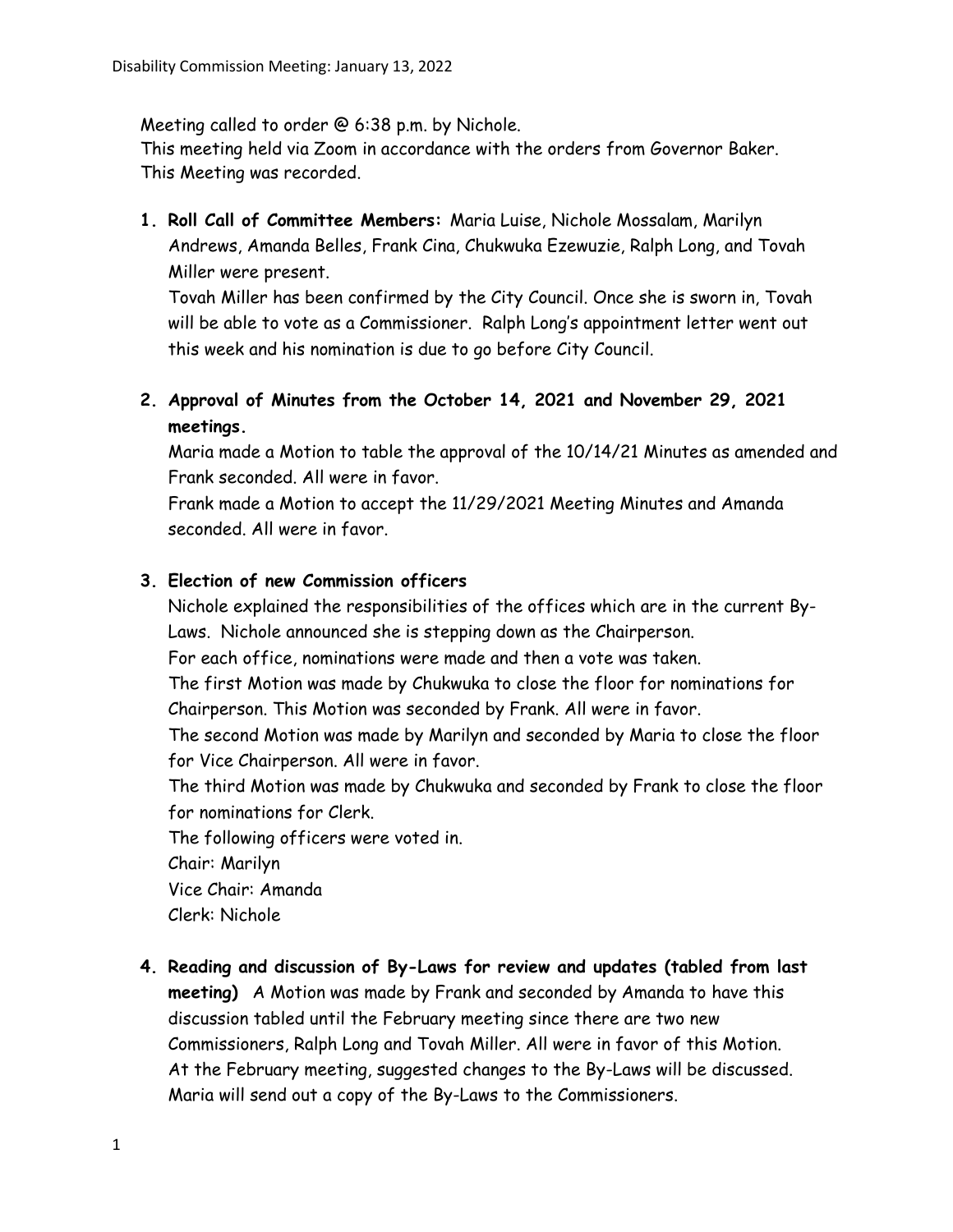- **5. Any updates or action items that need to be addressed from previous meeting:** 
	- **Sub-committee reports and updates:**

**Policy Sub-committee** needs a new Chair since Lauren Schipper had stepped down. There was a discussion about expanding membership for each sub-committee. Tovah checked the Disability Commission website and ADA Self-Evaluation recommendations are on this website.

**Public Facilities:** Frank reported that the grant will cover the bathroom facilities at the Senior Center. Maria commended the work of Frank and Eric Rubin. They applied for a \$45,000 grant to upgrade the bathrooms for push buttons entries and openers, the auditorium railing needs to be brought up to Code. The Mayor signed for the work. They're just waiting for Eric Rubin to take the next steps. The work should be able to start right away since it is indoor work.

Amanda asked re: the Disability Commission website: Is there a news section to post the links for the Press Releases and projects the Commission is working on. Maria will follow up with Ron Cochran.

Nichole suggested that at the February Commission meeting our priority is to improve communication with the public, having more of a social media presence. The goal is how to get more community members to come forward with ideas, and to have collaboration with the public. Community partnerships are needed. Amanda suggested that Disability Commission agendas be posted on the Facebook Malden pages. Maria said that since the Commission is part of the Boards and Commissions for the City, we cannot have our own Facebook page, but we can post. Chair should submit a social media request to Ron Cochran and whoever may be taking this position for the City.

Amanda suggested she can design a blurb for social media ex) upcoming meetings. Nichole would like to encourage the community to look at the ADA Self-Evaluation recommendations and to request community partners to get things done. We are looking for community partners to help us get things done. A Social Media policy for the Disability Commission will be an agenda item for the February meeting. There are guidelines with references on social media. Maria reminded the Commissioners that anything from the Disability Commission has to be voted on. Marilyn suggested that members of the Commission check with Maria, Amanda or Marilyn for anything about the Disability Commission. There is the concern that something posted could be misunderstood. Nichole also suggested that there should be a social media policy for any Commission postings. Amanda suggested that maybe Ron Cochran can come to a meeting to offer his ideas. Maria reminded all that anything that is posted has to be voted on first by the Commission.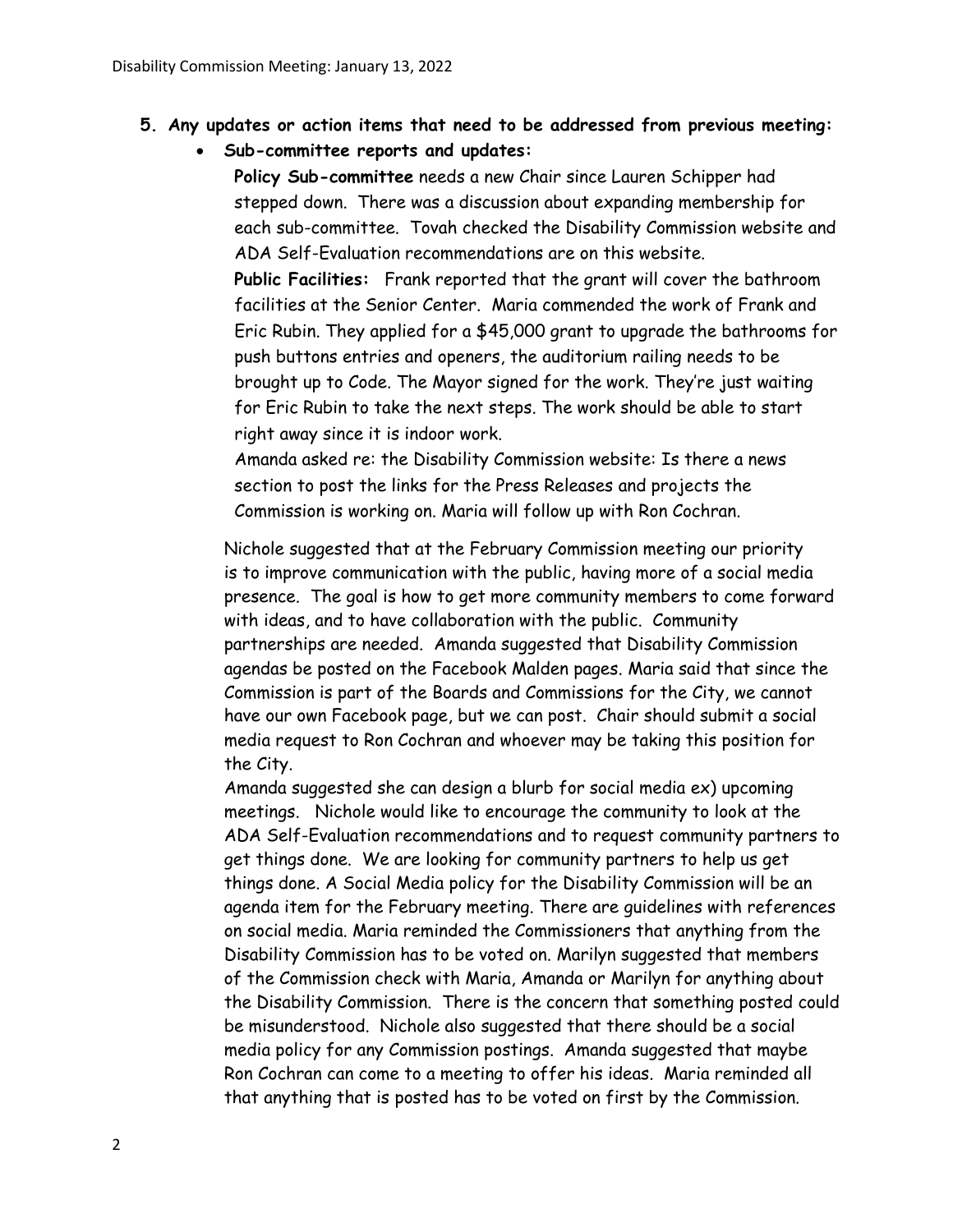Maria said that sharing the ADA Self-Evaluation is a public document and can be shared. Marilyn also reminded all the Commissioners about the Open Meeting Law and that discussion outside the Commission meeting cannot be allowed. All agenda items can be sent to the Chair so the item can be included on the agenda. Nichole reminded Tovah and Ralph that their input is important, but until they are sworn n they cannot vote as a Commission member.

**School sub-committee:** Marilyn gave an update. Maria and Marilyn have discussed the CDBG to apply for to be used at the ELC. Also a punch list has been created for items that can be fixed in-house.

**Neighborhood Sub-Committee:** Amanda provided information about a Bill in the Senate that will be up for a vote. The bill is to allow for voting by mail and early voting to be permanent. It has been passed by the Senate and needs to go through the House. The neighboring Disability Commission representatives are asking for each Commission to discuss this with their members. They would like to have a letter to the State Election Commission for early voting and mail-in voting to help those with differing abilities who are not able to vote due to COVID. The suggestion is to draft a letter and all Commissioners sign the letter. Amanda will draft a letter and email it to all the Commissioners to review. Next meeting all the edits will be discussed and then Amanda will encourage the neighboring Disability Commissions to write a letter. Tovah recommends that the House Chair of Elections and the House Chair of Ways and Means should receive this letter, and to put the Bill number in this letter. Amanda reached out to Representative Steve Ultrino. Nichole suggested that the letter include language that states the differing abilities community is very vulnerable and would like options to participate in the voting and to expand voting rights to make sure everyone has access to voting. Nichole suggested that Amanda draft a letter and reach out to any member of the Commission. Amanda will then email the draft to the Commissioners for discussion at the February meeting and have a vote at the February meeting. Amanda will send a draft to all Commissioners for discussion at the February Commission meeting. Nichole suggested in the draft of the letter is voted on, then it can go out officially to other officials outside of the Malden Commission. Tovah suggested that it is best to have separate letters from each Commission. Nichole recapped the discussion that Amanda will draft a letter on behalf of the Malden Disability Commission which she will present at the next meeting for a vote. She will encourage the Collaborative Neighborhood groups to do the same.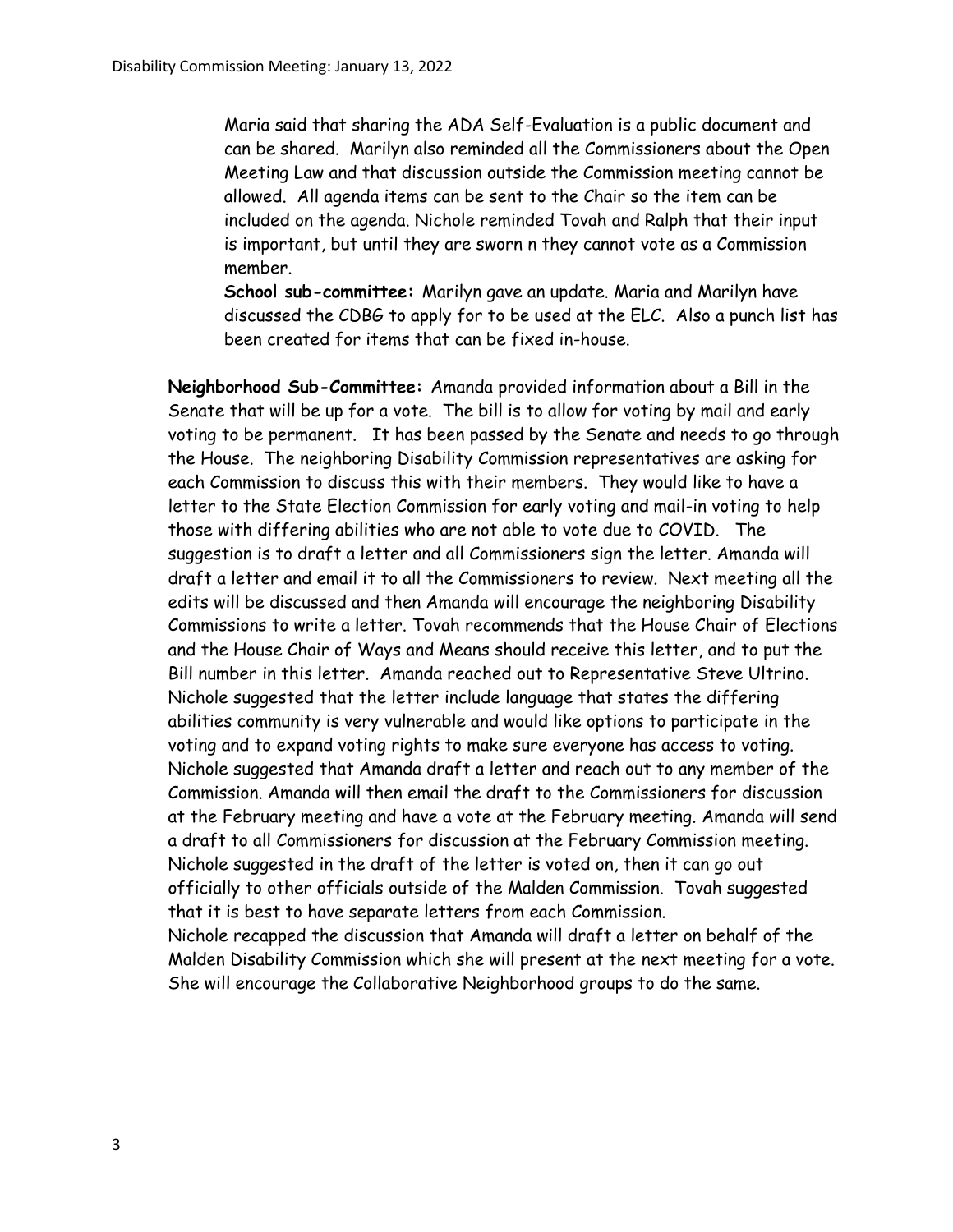## **6. New Business**

## • **Discussion of any new business**

Commissioners discussed a way to thank Commissioners once their term is completed. Chukwuka suggested a plaque for each member using some of the words from the letter that Marilyn read. Kathleen Manning-Hall can help with plaques and would know the vendors. Letters to thank Commissioners will be voted at the February meeting.

Amanda: Wellington group had another meeting on 01/05/22 and they are going through the process to present ways to look at the rotary and intersections as well as the sidewalk areas and grass areas. Amanda encouraged the Commissioners to also attend these meetings. Amanda will keep the members in the loop. They are talking about having another public meeting in the spring. Maria made a suggestion to invite City Councilor at Large Steve Winslow to an upcoming Commission meeting to discuss CDBG money with regard to City intersections that can be upgraded.

Nichole shared that there have been ongoing issues with bullying in the public schools and multiple families have spoken with Nichole about this. Some families include special needs and the response has been to include the Police Department. Some are not aware of their rights. Nichole has also spoken with Capt. Cronin. Nichole wants to know if there is a City Commission that can address this. Maria suggested that we reach out to the School Committee and school personnel.

Chukwuka asked Maria for an update on the constituent with concern about Dunkin' Donuts on Eastern Ave. Maria has not received a response from Jeff Dougan of the Mass Commission on Disability. Maria has been researching to try to find the regulation. Chukwuka wants to know if the Policy sub-committee can get this information? Maria checked with the City of Malden Building Commissioner and there was no specific answer. It was also suggested that the new Policy chair can start a guide for Malden businesses to be friendly to the differing abilities community.

Amanda suggested that she reach out to Jeff Dougan of MOD (Mass Office on Disability) to learn about how funds are allocated for local infrastructure improvement in conjunction for persons with differing disabilities. She has not heard back from Jeff Dougan. Amanda assumes he does not have any information.

**Public Comment:** There was no Public Comment.